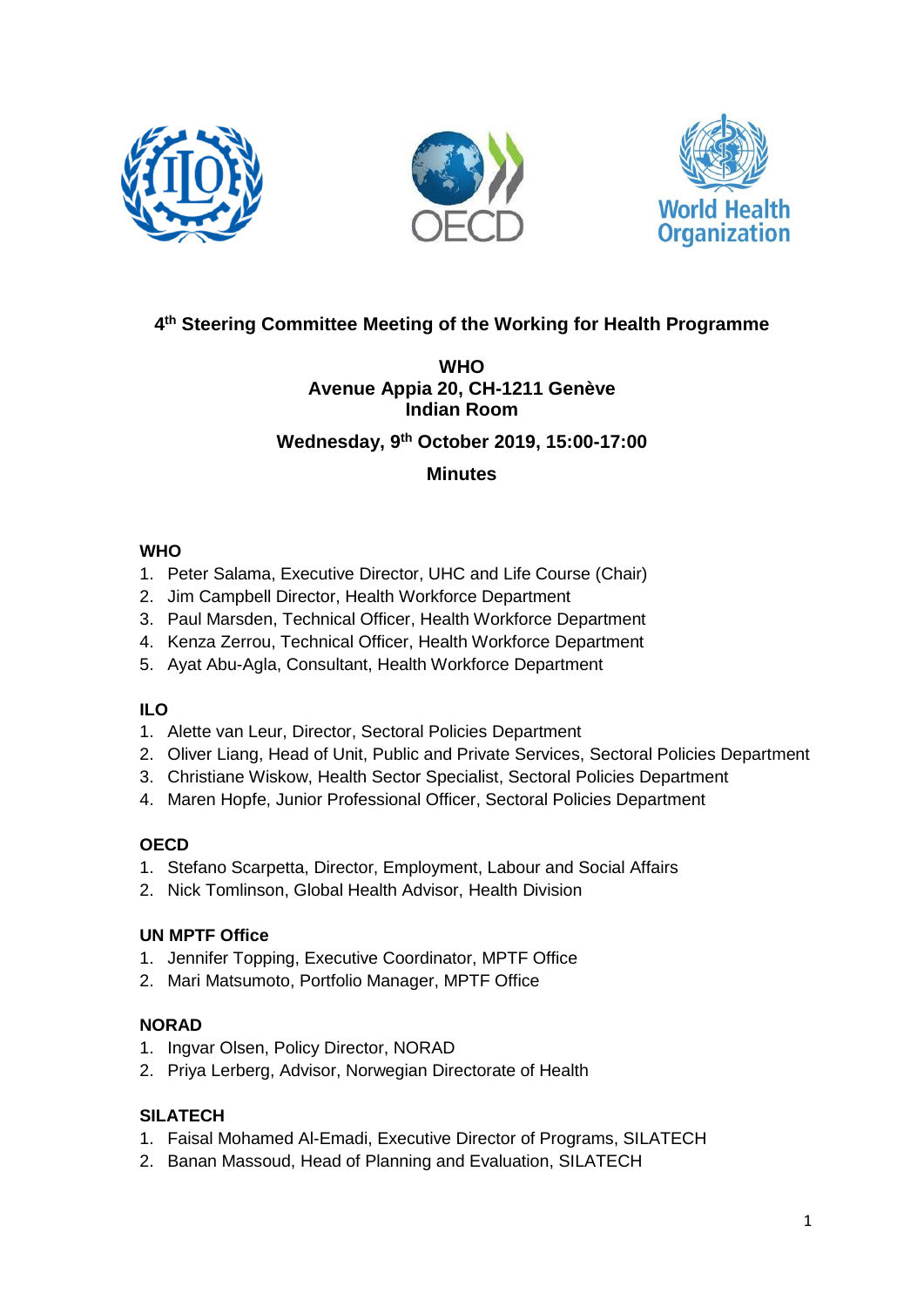### **Meeting Minutes**

The meeting was chaired by Peter Salama.

#### **Opening remarks and adoption of the agenda**

- 1. The Chair opened the 4<sup>th</sup> Steering Committee meeting by welcoming OECD, ILO, UNDP-MPTF, NORAD and extending a special welcome to SILATECH as a new member of the Steering Committee, as per paragraph 2.1 of the Operation Manual.
- 2. It was noted that the 4<sup>th</sup> Steering Committee meeting objective was to discuss the vision, direction, orientation and adoption of the Working for Health (W4H) programme at all three levels of implementation (country, regional and global).
- 3. The chair provided brief health workforce and UHC-specific highlights from the recent UNGA meetings in New York.
- 4. SILATECH were formally introduced to the Steering Committee and provided brief highlights of their work with more than 300 various partners and agencies in creating job and training opportunities for youth and women.

#### **Item 1: Adoption of the 3rd Steering Committee meeting minutes**

- 5. ILO presented a brief overview on action taken along the decision points of the previous meeting. All action points enlisted had been addressed, except for an updated calendar of high-level events (e.g. UNGA) which is under preparation by the technical secretariat.
- 6. The revised Operation Manual had been circulated to members before the present meeting.
- 7. NORAD suggested the amendment of:
	- Para 11, to change 'Director of the World Bank' to 'Director of Health and Nutrition of the World Bank'

#### **Decision points:**

• The minutes of the last Steering Committee meeting (April 2019) were adopted with amendments mentioned in paragraph 7, above.

#### **Item 2: MPTF Funding Framework**

- 8. The MPTF Office expressed their thanks and appreciation to NORAD and SILATECH for their financial contribution to the Working for Health programme.
- 9. The MPTF Office briefly introduced the Working for Health MPTF Funding Framework document that had been circulated prior to the meeting, that reflected the latest funding status and allocations.
	- Table 1 covered the fund status (sources of funds) as well as the total funds received by the MPTF Office as Administrative Agent; funds transferred to Participating Organizations; and the current fund balance.
	- Table 2 provides the donor commitment and deposit to date, which are part of formal commitment agreements.
	- Table 3 projects the transfer of funds and allocations to Participating Organizations as approved by the Steering Committee and disbursed by the Administrative Agent
	- Table 4 covered the funds transferred to Participating Organizations to cover costs associated with Secretariat services and overall coordination.

The MPTF Office reported that in total, sufficient funding was available to cover the project proposals submitted and to be discussed under item 4.

#### **Decision points:**

• Available funding levels for next phase of implementation were approved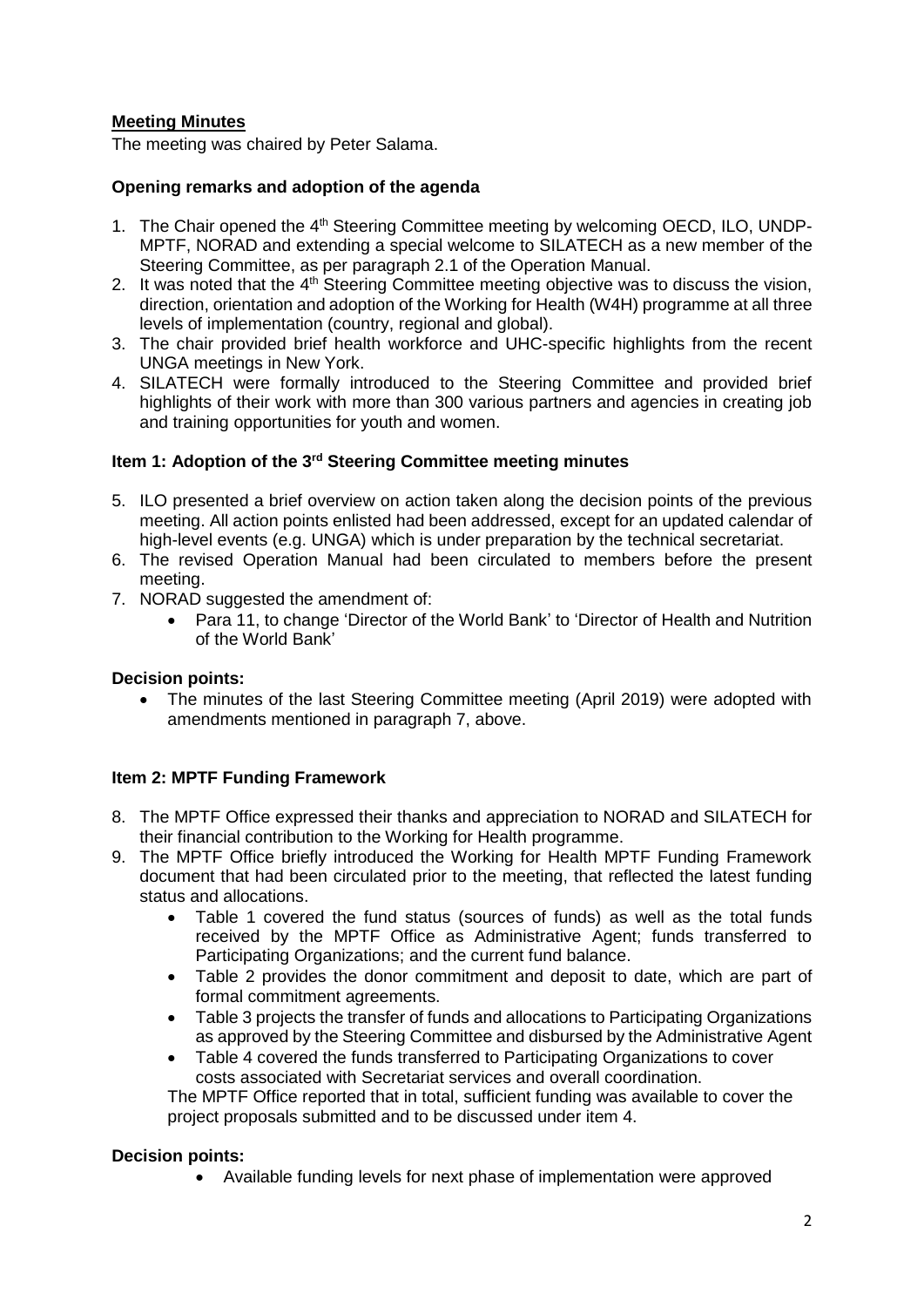#### **Item 3: Working for Health Workplan 2019**

- 10. WHO presented a brief summary of the updated workplan, which now reflects current (approved April 2019), new (the set of concept note submissions for the 9 October meeting) and future anticipated projects (pipeline projects), that would be considered for submission in March/April 2020 for the next round of funding disbursement. A short presentation on the progress of implementation of projects in the approved workplan was provided. To highlight implementation progress across each of the three levels - country, regional and global - specific examples were presented in terms of: (1) ongoing MPTF country support for South Africa to develop a HRH strategy framework aligned with the planned roll-out of the new National Health Insurance (NHI) Bill, to ensure universal health coverage; (2) a fast-tracked process with specialist technical assistance provided to SADC for developing a regional HRH strategy and investment plan, and milestones achieved in terms of multi-sectoral stakeholder consultations held, and (3) the consolidated work of each of the three agencies in establishing a global Health Worker Mobility Platform.
- 11. OECD mentioned that work started on a concept note at global level with focus on changing skills needs. WHO underlined the relevance of this aspect in the context of health system reforms.

### **Decision points:**

• The technical secretariat was requested to make the narrative on linkages in the workplan between global normative work, and regional and country impact, more explicit.

#### **Item 4: Concept Notes and budget allocation**

- 12. WHO introduced the set of six (6) country concept notes, a continuation of the secretariat concept notes, and related documents that were shared with the Steering Committee prior to the meeting. The countries proposed were **Chad, Benin, Mali, Mauritania, Palestine and Sudan**, which were based on country requests, with special focus on Sahel countries that have potential long term financing from international donors (ex: IFIs, Sahel Alliance, EC). The country concept notes had been jointly developed with countries, as well as country and regional counterparts in WHO and –to the extent possible - ILO, and the technical secretariat. The country concept notes were designed with view to envisage a longer-term multi-phased project, emphasizing the catalytic nature of the W4H programme. The steering committee were asked to review and validate the technical secretariat's approval of each concept note submission. The country Concept Notes were batched into one overall project to meet the MPTF requirements for the transfer of funds for each implementing organisation. The Secretariat concept note was submitted as a separate project proposal.
- 13. The Concept Notes were discussed in the following order: country level (6) and Secretariat Concept Note (1).

#### Country level Concept Notes:

SILATECH supported the country concept notes in principle, but raised some general comments:

- Proposed an additional list of potential countries where they are planning to operate to include Ethiopia, Senegal, Uganda, Djibouti, Rwanda and Tanzania.
- Welcomed concept notes from Palestine and Sudan, but requested more information and more clarity on outcomes.
- Requested a clear vision on how jobs would be created in each of the countries supported.
- Stated they were unable to support the Mauritania concept note due to internal issues.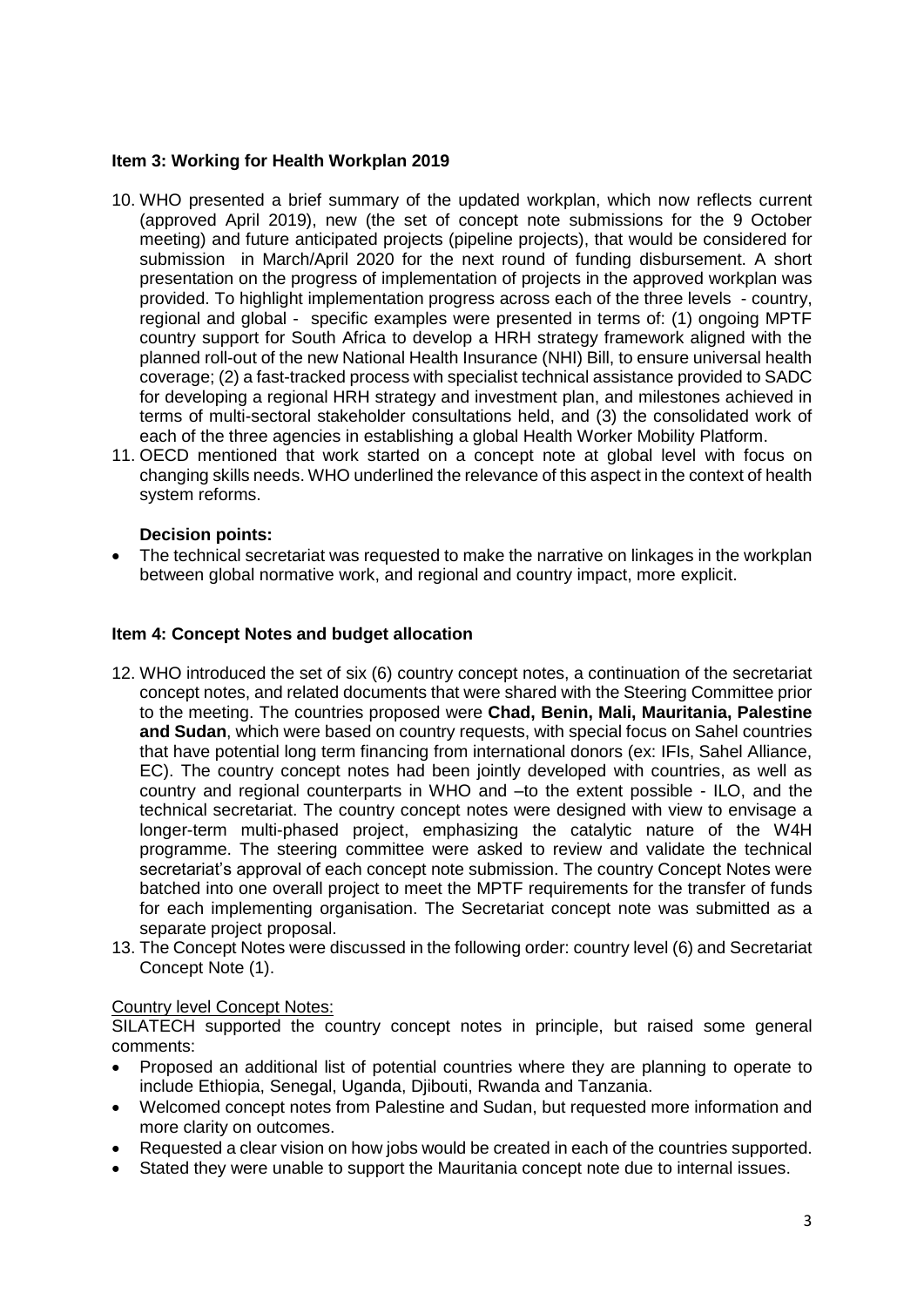Requested the provision of detailed implementation plans in the coming two months. NORAD supported the new group of countries selected and especially the focus on Sahel. They supported the country concept notes in principle, but raised some general comments:

- Satisfied to see that risk factors were included but these could be further adapted with local context in some of the concept notes.
- Cross-sectorial involvement was sufficiently addressed in most concept notes.
- Geographical coverage of activities could be more specific in some concept notes
- Suggested including information about synergies between programmes and activities already carried out by WHO and ILO country offices.
- NORAD also agreed to fund the Mauritania concept note
- NORAD will submit any additional comments on the Concept Notes in writing.

### Secretariat Concept Note:

WHO re-introduced the Secretariat Concept Note to provide the ongoing technical support needed for the W4H programme.

SILATECH stated they could not support the W4H secretariat concept note without their executive board's approval.

NORAD supported the secretariat concept note.

The MPTF Office informed that the concept notes submitted could be covered by the funds available.

### **Decision points:**

- The SC approved the budget allocation of the concept notes.
- The Concept Notes will be updated according to the SC comments before starting the implementation
- Circulate the list of the 30 countries making the least progress to attaining UHC
- Further discuss with SILATECH the Secretariat Concept Note
- In future, to share all relevant documentation at least three weeks in advance of a Steering Committee meeting, as stated in the Operations Manual.

#### **Item 5: Resource Mobilisation Strategy and Vision**

- 14. WHO presented its latest initiative on resource mobilization for health workforce skills, education and jobs, which was linked to ongoing EIB and WB discussions on a new financing facility for human capital investment. Guidance was sought from the Steering Committee on the project resource mobilisation strategy and approach, with a further request made to NORAD and SILATECH to take a strong lead in attracting additional member states and donors to contribute to, and partner with the Working for Health programme. A proposal to invite the World Bank (Health and Nutrition Division) to participate in the Steering Committee as an observer was debated A two-stage process was suggested, in terms of inviting them as observers first to have them included in the conversation and subsequently exploring opportunities for their commitments as a donor with the option to become a Steering Committee member. **Decision points:**
	- Revise and develop the resource mobilisation strategy paper, which should be discussed in the next Steering Committee meeting in March 2020.
	- Steering Committee members welcomed inviting the World Bank Director of Health and Nutrition as an observer to the Steering Committee.

#### **Item 6: Any other business and conclusions**